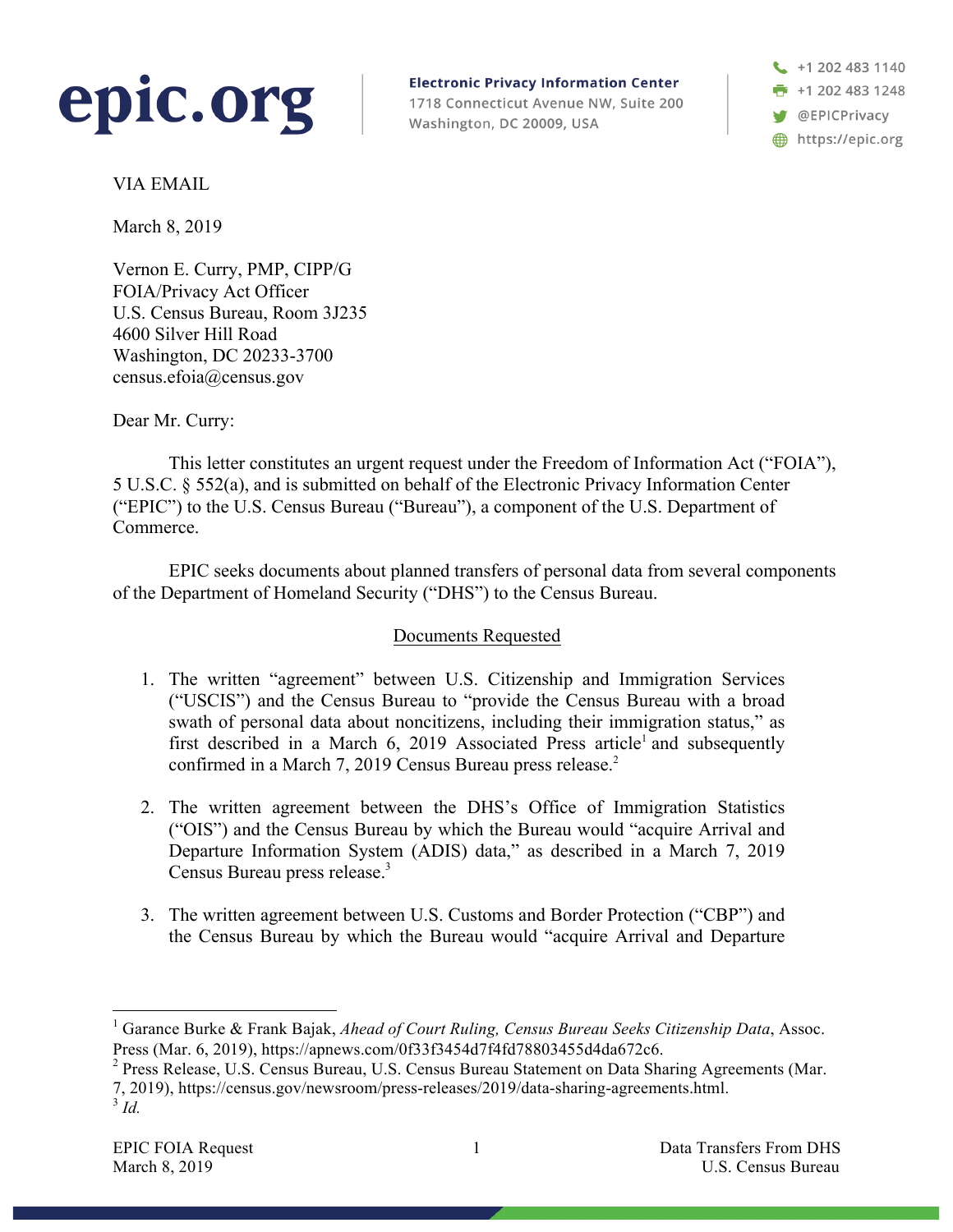Information System (ADIS) data," as described in a March 7, 2019 Census Bureau press release.<sup>4</sup>

4. All current Privacy Impact Assessments and Systems of Records Notices for (a) the agreements described above and (b) the information technology systems implicated in the agreements described above.

### Background

## *The Addition of the Citizenship Question to the 2020 Census*

On March 26, 2018, Secretary of Commerce Wilbur Ross abruptly ordered the U.S. Census Bureau to add a question concerning citizenship status to the 2020 Census.<sup>5</sup> Secretary Ross stated that he "ha[d] determined that reinstatement of a citizenship question on the 2020 decennial census [wa]s necessary" and that he was "directing the Census Bureau to place the citizenship question last on the decennial census form."6

In his decision letter, Secretary Ross claimed that the citizenship question was added in response to a December 2017 request from the Department of Justice ("DOJ"), which purportedly sought to obtain citizenship data to enable "more effective enforcement" of the Voting Rights Act.<sup>7</sup> However, this explanation is at odds with the extensive evidence uncovered in subsequent litigation, which demonstrates that Secretary Ross discussed the possibility of a citizenship question months before the DOJ made any such request.8

Secretary Ross's decision marked a dramatic departure from recent administrations of the decennial census, which has not featured a citizenship question for 70 years.<sup>9</sup> It has been the Census Bureau's longstanding position that "any effort to ascertain citizenship will inevitably jeopardize the overall accuracy of the population count" and that "[q]uestions as to citizenship are particularly sensitive in minority communities and would inevitably trigger hostility, resentment and refusal to cooperate."10 As the Bureau's chief scientist recently warned, the addition of a citizenship question would be "very costly, harms the quality of the census count,

 $^{4}$  *Id.* 

<sup>&</sup>lt;sup>5</sup> Letter from Wilbur Ross, Secretary of Commerce, to Karen Dunn Kelley, Under Secretary for Economic Affairs, at 1, 8 (Mar. 26, 2018) [hereinafter Ross Letter], *available at* https://epic.org/privacy/litigation/ pia/epic-v-commerce/EPIC-v-Commerce-PI-Motion-Exhibit-1.pdf.

<sup>6</sup> *Id.* at 8.

 $^7$  *Id.* at 1.

<sup>8</sup> *See, e.g.*, Defs.' Second Suppl. Resps. to Pls.' First Set of Interrogatories 2–3, *N.Y. Immigration Coal. v. U.S. Dep't of Commerce,* 18-5025 (S.D.N.Y. Oct. 11, 2018), *available at* https://ag.ny.gov/sites/default/ files/second\_supp\_res\_to\_rog\_1\_final\_2018.10.11.pdf; E-mail from Kris Kobach, Sec'y, Kan. Dep't of State, to Wilbur Ross, Sec'y, Dep't of Commerce (Jul. 21, 2017), *available at* https://epic.org/foia/ censusbureau/EPIC-18-03-22-Census-Bureau-FOIA-20180611-Production-Kobach-Emails.pdf. <sup>9</sup> Ross Letter at 2.

<sup>10</sup> *Fed'n for Am. Immigration Reform v. Klutznick*, 486 F. Supp. 564, 568 (D.D.C. 1980).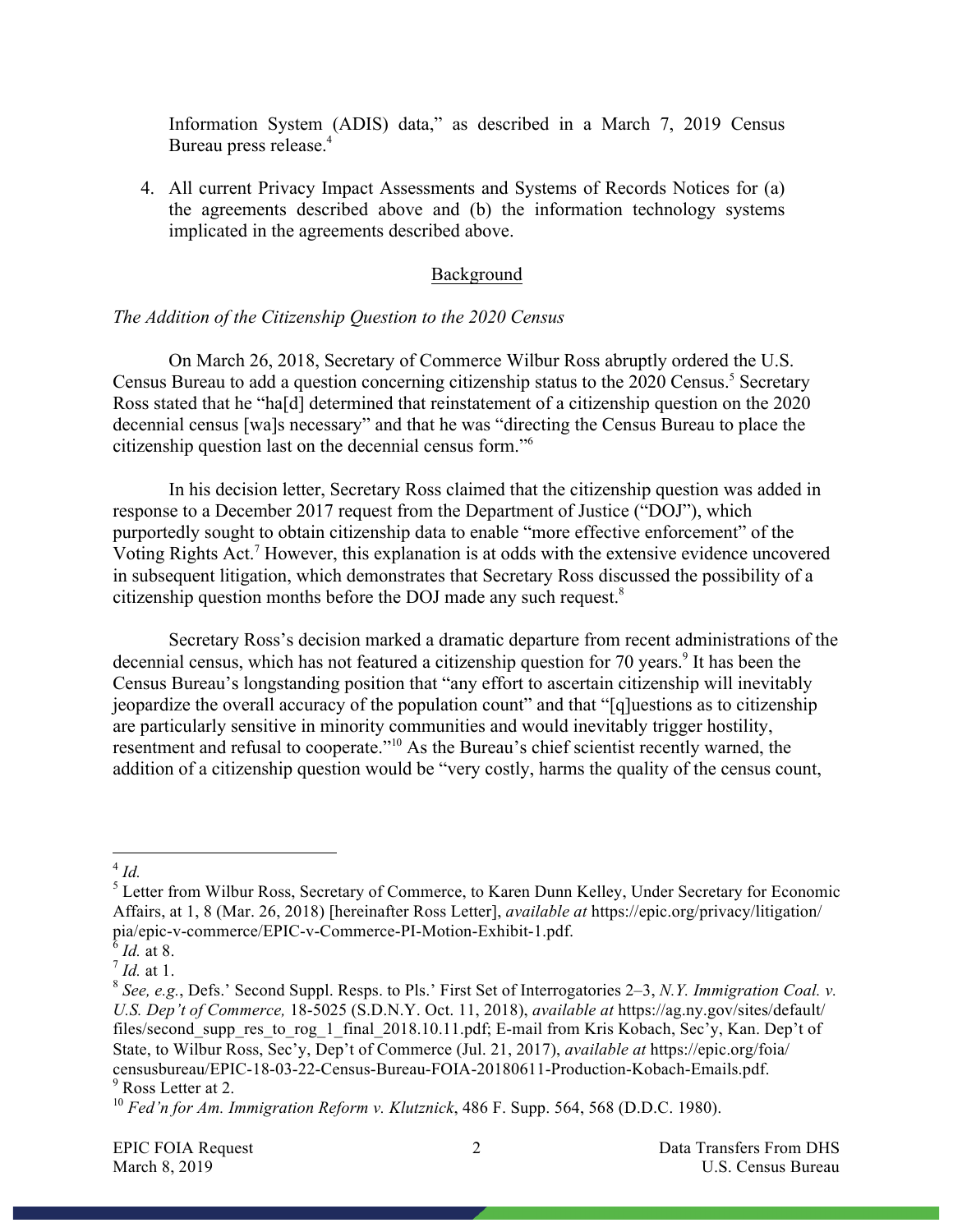and would [result in] substantially less accurate citizenship status data than are available from administrative sources."<sup>11</sup>

The DOJ's request for citizenship data, and Secretary Ross's addition of the citizenship question to the census, raised alarm and opposition from members of Congress, the attorneys general of at least twenty states, and mayors across the country.<sup>12</sup> The decision was also challenged in numerous federal lawsuits brought by state attorneys general, nonprofit organizations, and U.S. residents.<sup>13</sup>

# *EPIC v. Commerce and Other Census-Related Litigation*

On November 20, 2018, EPIC filed suit against the Census Bureau alleging that the Bureau had failed to conduct numerous privacy impact assessments required by the E-Government Act of  $2002<sup>14</sup>$  before introducing the citizenship question—despite the extraordinary privacy risks of collecting citizenship information from every person in the country.<sup>15</sup> EPIC's suit revealed a Census Bureau document in which the Bureau indicated that census response data—including individuals' citizenship status information—may be transferred in "[b]ulk" to other federal agencies "[f]or criminal law enforcement activities."16 DOJ officials have also "privately discussed the possibility that in the future census information could be shared with law enforcement."<sup>17</sup> EPIC's case is currently pending before the U.S. Court of Appeals for the D.C. Circuit<sup>18</sup>

<sup>&</sup>lt;sup>11</sup> Memorandum from John M. Abowd, Chief Scientist, U.S. Census Bureau, to Wilbur L. Ross, Sec'y of Commerce, at 1 (Jan. 19, 2018), *available at* https://epic.org/privacy/litigation/pia/epic-v-commerce/

<sup>&</sup>lt;sup>12</sup> See Letter from Sen. Dianne Feinstein et al. to Wilbur Ross, Secretary of Commerce (Jan. 5, 2018), https://www.feinstein.senate.gov/public/\_cache/files/3/7/376f8dcd-7f35-4913-9e80-cd1e48e3b312/ 7E4C59B2988E2CC14866543EDD7E01A6.2018.01.05-census-citizeship-letter.pdf; Letter from Attorneys General of Twenty U.S. States to Wilbur Ross, Secretary of Commerce (Feb. 12, 2018), *available at* https://www.brennancenter.org/sites/default/files/legal-work/Multi-State-Attorney-General-Letter-re-2020-Census.pdf; U.S. Conference of Mayors, Nation's Mayors to Secretary Ross: Don't Politicize Census. Remove the Citizenship Question (Mar. 27, 2018), https://www.usmayors.org/2018/03/

<sup>27/</sup>nations-mayors-to-secretary-ross-dont-politicize-census-remove-the-citizenship-question/. 13 *See e.g.*, Brennan Center for Justice, *Litigation About the 2020 Census*, https://www.brennancenter.org/

<sup>&</sup>lt;sup>14</sup> Pub. L. No. 107-347, 116 Stat. 2899 (Dec. 17, 2002) (codified at 44 U.S.C. § 3501 note). <sup>15</sup> *EPIC v. Dep't of Commerce*, No. 18- 2711, 2019 WL 498520 (D.D.C. Feb. 8, 2019); *see also* EPIC, *EPIC v. Commerce (Census Privacy)* (Mar. 1, 2019), https://epic.org/privacy/litigation/pia/epic-vcommerce/. 16 U.S. Dep't of Commerce, *Privacy Impact Assessment for the CEN08 Decennial Information* 

*Technology Division (DITD)* at 5, 7, 9 (approved Sep. 28, 2018), *available at* https://epic.org/privacy/

<sup>&</sup>lt;sup>17</sup> Tara Bahrampour, *Trump Administration Officials Suggested Sharing Census Responses with Law Enforcement, Court Documents Show*, Wash. Post (Nov. 19, 2018), https://www.washingtonpost.com/ local/social-issues/trump-administration-officials-suggested-sharing-census-responses-with-lawenforcement-court-documents-show/2018/11/19/41679018-ec46-11e8-8679-934a2b33be52\_story.html;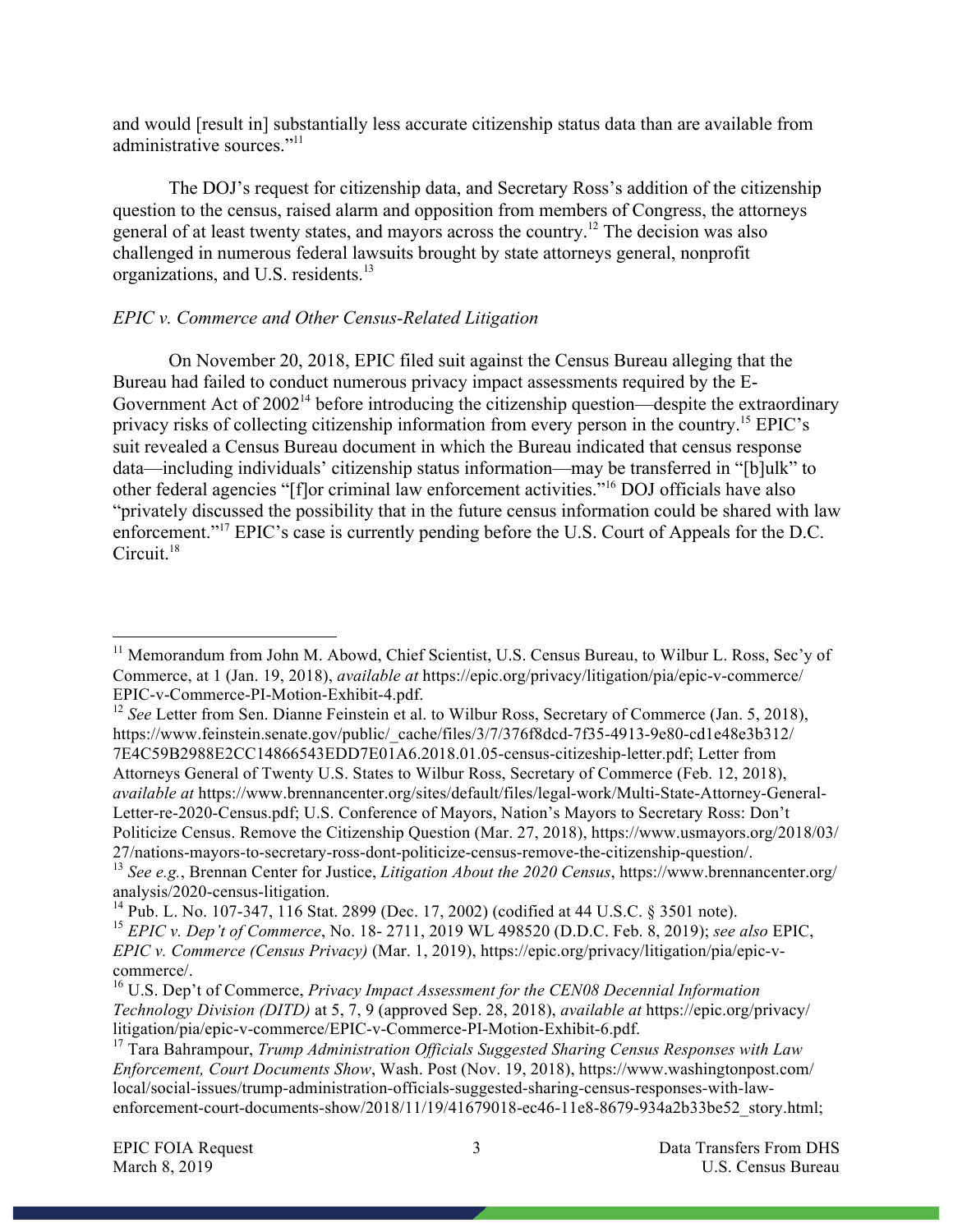On January 15, 2019, the U.S. District Court for the Southern District of New York entered final judgment against the government in a separate lawsuit challenging the addition of the citizenship question.<sup>19</sup> The court found that Secretary Ross's decision to add a citizenship question "violated the [Administrative Procedure Act] in several respects" and "violated the public trust."20 Accordingly, the court "vacat[ed] Secretary Ross's decision to add a citizenship question to the 2020 census questionnaire" and "enjoin[ed] Defendants from implementing Secretary Ross's March, 26, 2018 decision or from adding a question to the 2020 census questionnaire without curing the legal defects identified" by the court.<sup>21</sup>

On March 6, 2019, the U.S. District Court for the Northern District of California also "enjoined [the government] from including the citizenship question on the 2020 Census," declaring the addition of the question unlawful under both the Administrative Procedure Act and the Enumeration Clause of the U.S. Constitution.<sup>22</sup> The court found that Secretary Ross made an arbitrary decision to include the citizenship question, then engaged in a "cynical search to find some reason, any reason" to "justify that preordained result."<sup>23</sup>

### *The Data Transfer Agreements Between the DHS and the Census Bureau*

On the same day as the California court's ruling, the Associated Press ("AP") reported that the Census Bureau was "quietly seeking comprehensive information about the legal status of millions of immigrants" from USCIS.<sup>24</sup> As the AP explained:

Under a proposed plan, the Department of Homeland Security would provide the Census Bureau with a broad swath of personal data about noncitizens, including their immigration status, The Associated Press has learned. A pending agreement between the agencies has been in the works since at least January, the same month a federal judge in New York blocked the administration from adding the citizenship question to the 10-year survey. . . .

The data that Homeland Security would share with Census officials would include noncitizens' full names and addresses, birth dates and places, as well as Social Security numbers and highly sensitive alien registration numbers, according to a document signed by the Census Bureau and obtained by AP.<sup>25</sup>

 $\overline{a}$ 

<sup>24</sup> Burke & Bajak, *supra* note 1.

*see also* Decl. of Andrew Case in Supp. of Pls.' Opp'n to Defs.' Mot. Summ. J. at Ex. B, *San Jose v. Ross*, No. 18-2279 (N.D. Cal. Filed Nov. 16, 2018).

<sup>18</sup> *EPIC v. Dep't of Commerce*, No. 19-5031 (D.C. Cir. docketed Feb. 21, 2019).

<sup>19</sup> *New York v. U.S. Department of Commerce*, 351 F. Supp. 3d 502 (S.D.N.Y. 2019).

<sup>20</sup> *Id.* at 518.

 $^{21}$  *Id.* at

<sup>22</sup> *California v. Ross*, No. 18-1865, 2019 WL 1052434, at \*70 (N.D. Cal. Mar. 6, 2019).

 $^{23}$  *Id.* at \*1.

 $^{25}$  *Id.*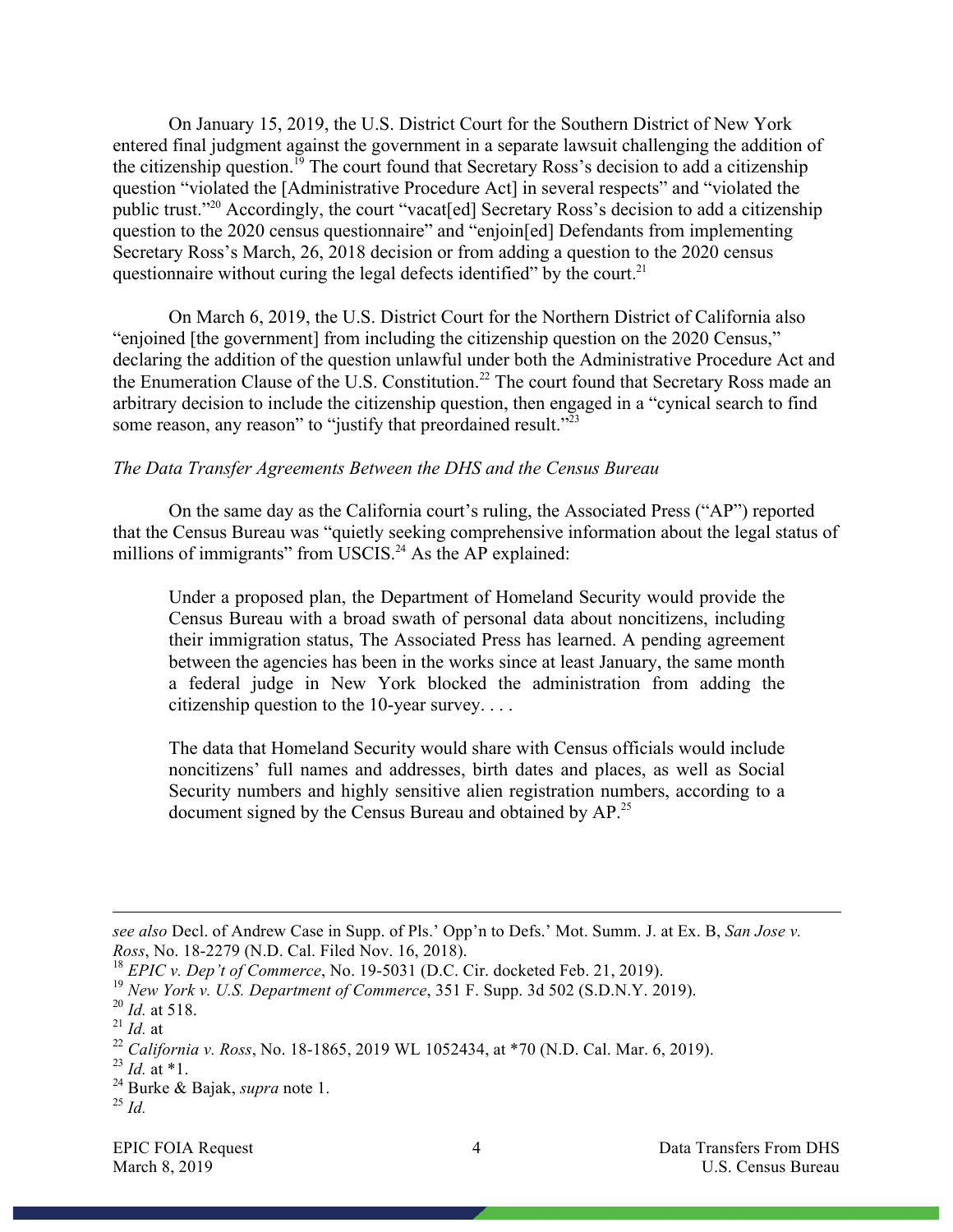Census Bureau spokesman Michael Cook told the AP that "the agreement was awaiting signatures at DHS, but that Census expected it would be finalized 'as soon as possible."<sup>26</sup>

The following day, the Census Bureau confirmed in a statement that it has "pending agreement with U.S. Citizen and Immigration Services" to "receive administrative records<sup>[1]</sup><sup>27</sup> The Bureau stated that it was "also in discussion with other agencies, including the U.S. Customs and Border Protection and the Department of Homeland Security's Office of Immigration Statistics to acquire Arrival and Departure Information System (ADIS) data to fulfill [the Bureau's] mission."<sup>28</sup>

#### *EPIC's FOIA Request for the DHS-Census Bureau Agreements and Related Documents*

EPIC is aware of no Privacy Impact Assessment under the E-Government Act, and no System of Records Notice under the Privacy Act, $^{29}$  that addresses the staggering privacy consequences of the Census Bureau's acquisition of citizenship information and related personal data from USCIS, OIS, and CBP.

Accordingly, EPIC seeks (1) the written agreement between the USCIS and the Census Bureau to transfer personal data concerning noncitizens, as described in the March 6, 2019 Associated Press article and confirmed by the Bureau's March 7, 2019 press release; (2) the written agreement between OIS and the Census Bureau to transfer ADIS data, as described in the Bureau's March 7, 2019 press release; (3) the written agreement between CBP and the Census Bureau to transfer ADIS data, as described in the Bureau's March 7, 2019 press release; and (4) all current Privacy Impact Assessments and Systems of Records Notices for the above agreements and the information technology systems implicated in those agreements.

#### Request for Expedition

EPIC is entitled to expedited processing of this request.<sup>30</sup> Under Department of Commerce FOIA regulations, a request "shall be taken out of order and given expedited treatment"31 when (1) there is an "urgency to inform the public about an actual or alleged Federal Government activity" and the request is "made by a person primarily engaged in disseminating information"<sup>32</sup>, and (2) when the request involves "[a] matter of widespread and exceptional media interest involving questions about the Government's integrity which affect public confidence[.]"33 EPIC's request qualifies for expedited processing on both grounds.

- <sup>28</sup> *Id.*
- $^{29}$  5 U.S.C. § 552a.

 $31$  15 C.F.R. § 4.6(f)(1).

 $^{26}$  *Id.* 

<sup>27</sup> U.S. Census Bureau, Press Release, *supra* note 2.

 $30\,5$  U.S.C.  $\frac{8}{5}$  552(a)(6)(E)(v)(II); 15 C.F.R. § 4.6(f).

 $32$  15 C.F.R. § 4.6(f)(1)(iv).

 $33$  15 C.F.R. § 4.6(f)(1)(iii).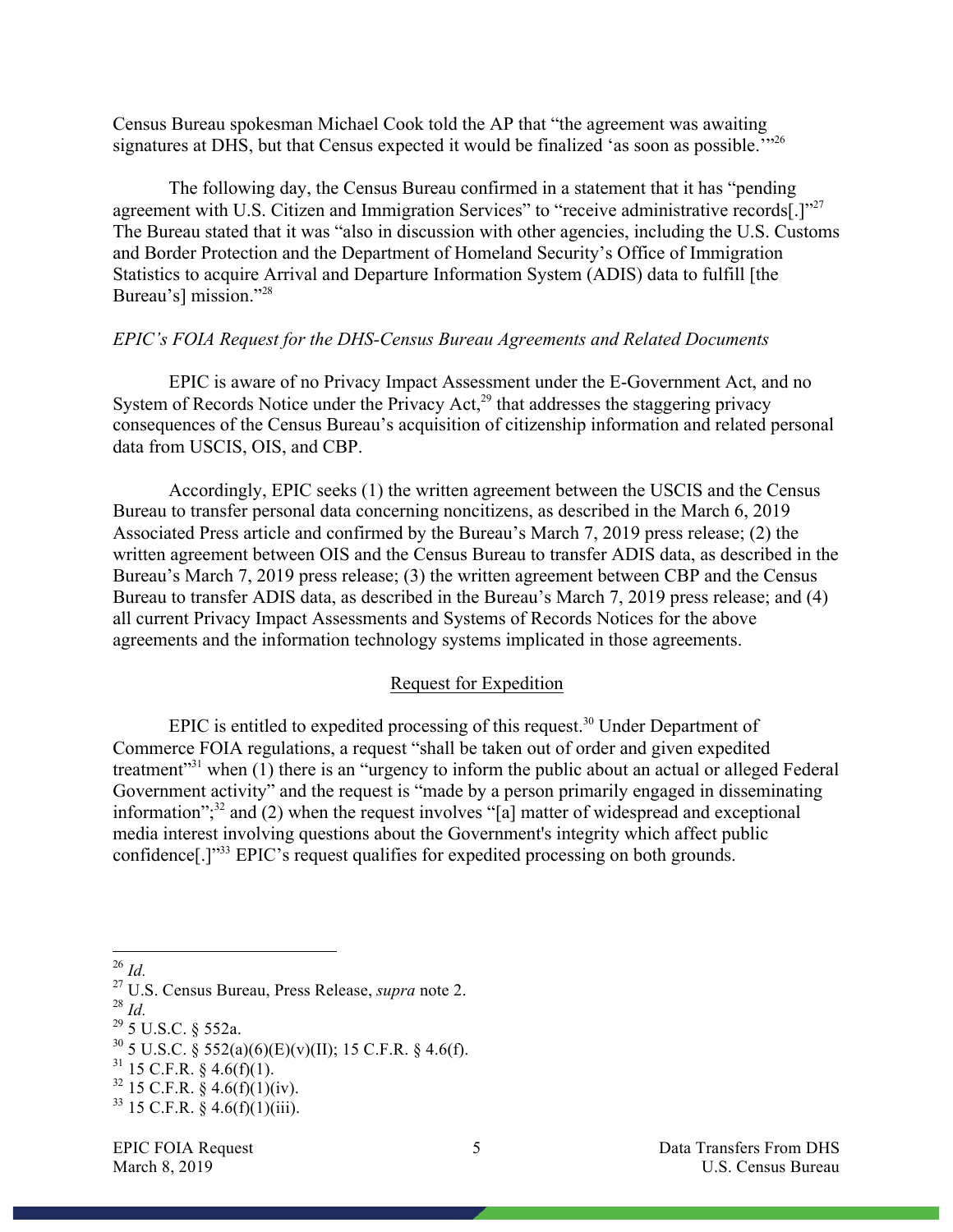## *(1) Urgency to Inform the Public About Actual Government Activities*

First, there is an "urgency to inform the public about [the] actual or alleged federal government activit[ies]" that are the subject of this request, which is brought by a representative of the news media.<sup>34</sup> The actual federal government activities are  $(1)$  the Census Bureau's acquisition of citizenship status information and other highly sensitive personal data from USCIS, OIS, and CBP; (2) the transfer of such data by DHS to the Census Bureau; (3) the agreements between the Census Bureau and DHS to transfer such data; and (4) the Census Bureau's assessment of, or failure to assess, the privacy risks posed by the transfer of such data.

The urgency to inform the public about these government activities is clear from the voluminous press coverage of, $35$  and immense public interest in,  $36$  the Census Bureau's ongoing efforts to obtain citizenship status information. The public has a right to know—and has demonstrated that it needs to know—the full scope of the Census Bureau's planned collection of citizenship information before the 2020 Census is finalized in June of this year. 37

Moreover, the public has an urgent need to know the nature of the planned data transfers from USCIS, OIS, and CBP to the Census Bureau, and whether appropriate privacy safeguards are in place, before (1) any such transfers occur; and (2) the March 14, 2019 hearing of the House Committee on Oversight and Reform, at which Secretary Ross will testify on subjects including the Census Bureau's collection of citizenship status information. 38

EPIC is also an organization "primarily engaged in disseminating information."39 As the Court explained in *EPIC v. Department of Defense*, "EPIC satisfies the definition of 'representative of the news media'" under the FOIA.<sup>40</sup> Accordingly, EPIC is entitled to expedited processing of this request under 15 C.F.R.  $\& 4.6(f)(1)(iv)$ .

# *(2) Matter of Widespread and Exceptional Media Interest*

Second, EPIC is separately entitled to expedited processing because this request involves "[a] matter of widespread and exceptional media interest in which there exist possible questions

 $34$  15 C.F.R. § 4.6(f)(1)(iv).

<sup>35</sup> *See, e.g.*, *Census*, N.Y. Times (Mar. 8, 2019), https://www.nytimes.com/topic/subject/census (listing over dozens of articles concerning the Census Bureau's efforts to collect citizenship status information); *Census and Citizenship*, Google News (Mar. 8, 2019), https://www.google.com/search?q=census+and+ citizenship&tbm=nws (listing 795,000 news articles containing the words "census" and "citizenship").

<sup>36</sup> *See, e.g.*, *Census citizenship question*, Google Trends (Mar. 8, 2018), https://trends.google.com/trends/ explore?date=today%205-y&geo=US&q=Census%20citizenship%20question (showing a dramatic increase in U.S. Google searches concerning the Census Bureau's planned citizenship question). <sup>37</sup> U.S. Census Bureau, *2020 Census Operational Plan: A New Design for the 21st Century* at 89 (Sept. 2017, https://www2.census.gov/programs-surveys/decennial/2020/program-management/planning-docs/2020-oper-plan3.pdf.

 $38$  Press Release, U.S. House Comm. on Gov't Oversight & Reform, Commerce Secretary Wilbur Ross to Testify Before Oversight Committee (Jan. 22, 2019), https://oversight.house.gov/news/pressreleases/commerce-secretary-wilbur-ross-to-testify-before-oversight-committee.<br><sup>39</sup> 15 C.F.R. § 4.6(f)(1)(iv).

 $^{40}$  241 F. Supp. 2d 5, 15 (D.D.C. 2003).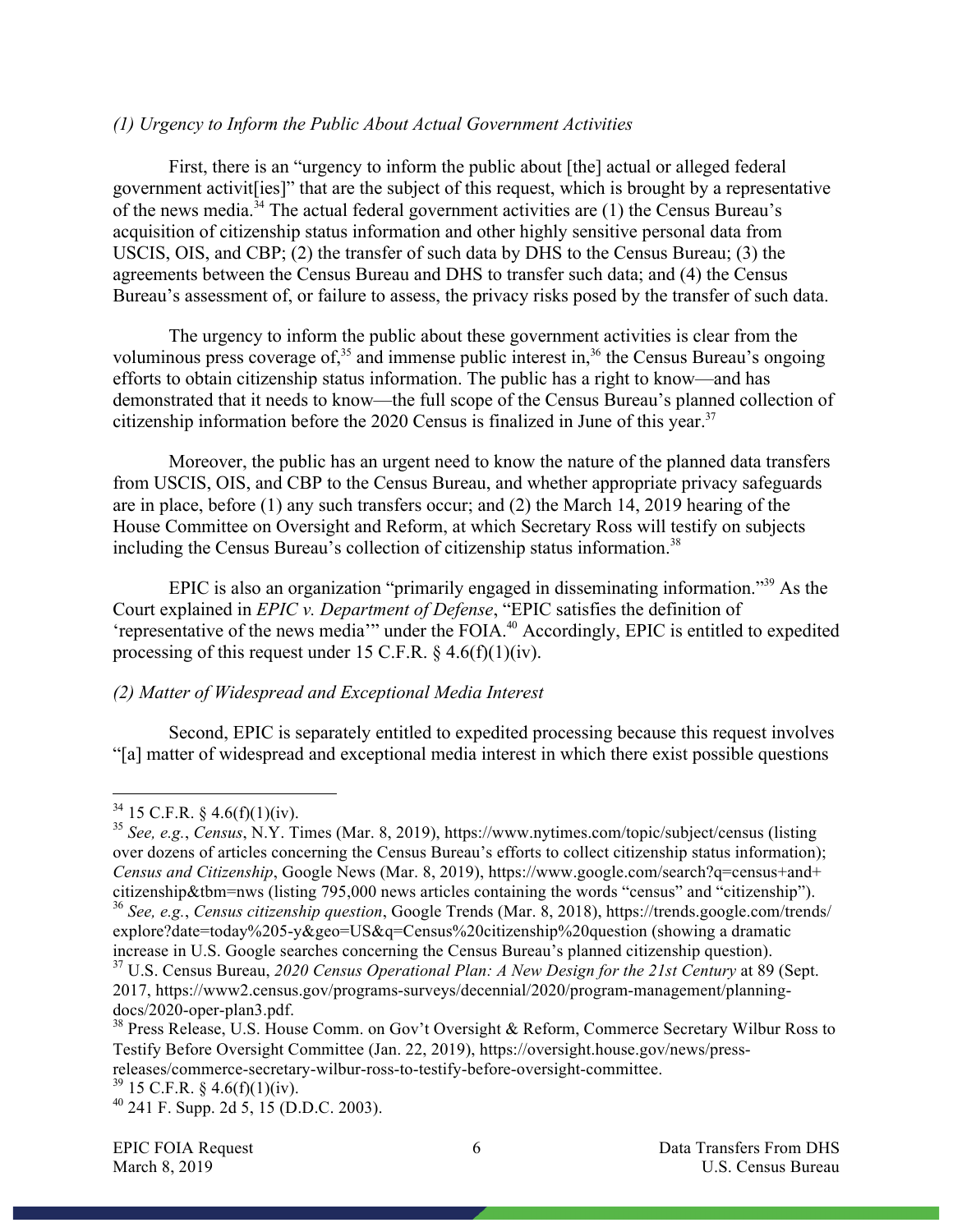about the government's integrity that affect public confidence."<sup>41</sup>

As noted, the Census Bureau's planned collection citizenship status information and related personal data has elicited extraordinary concern and opposition from lawmakers, government officials, and the public at large. There is great uncertainty, based on official government documents,<sup>42</sup> whether personal citizenship data obtained by the Census Bureau will be used for purposes inconsistent with the tabulation of the census, including criminal and immigration law enforcement.<sup>43</sup> And the public is fearful that attempts to obtain citizenship status information and related personal data will adversely affect the quality of the census $44$ —a concern that the Census Bureau has itself repeatedly expressed.<sup>45</sup>

Evidence uncovered through litigation over the citizenship question has also thrown into doubt the official explanation for the Census Bureau's attempts to collect citizenship status information, which—in the words of one federal court—was the product of a "cynical search to find some reason, any reason" to "justify [a] preordained result."<sup>46</sup> These matters, which have been the subject of extensive press coverage and public attention, unquestionably bear on the integrity of the government and affect public confidence. EPIC is therefore also entitled to expedited processing of its request under 15 C.F.R.  $\frac{6}{7}$  4.6(f)(1)(iii).

In submitting this request for expedited processing, EPIC certifies that this explanation is true and correct to the best of our knowledge and belief.<sup>47</sup>

# Request for News Media Fee Status

EPIC is a "representative of the news media" for fee classification purposes, as the Court held in *EPIC v. Department of Defense*.<sup>48</sup> Based on EPIC's status as a "news media" requester and because EPIC, as a non-profit organization, has no commercial interest in the requested records—EPIC is entitled to receive the requested record with only duplication fees assessed.<sup>49</sup>

 $^{41}$  15 C.F.R. § 4.6(f)(1)(iii).

<sup>42</sup> *See, e.g.*, U.S. Dep't of Commerce, *Privacy Impact Assessment for the CEN08 Decennial Information Technology Division (DITD), supra* note 14, at 5, 7, 9; Bahrampour, *supra* note 15.

<sup>43</sup> *See, e.g.*, Tara Bahrampour, *DHS Plan to Share Non-citizens' Data with Census Bureau Could Further Spook Immigrants, Experts Say*, Wash. Post (Mar. 8, 2019), https://www.washingtonpost.com/local/ social-issues/dhs-plan-to-share-non-citizens-data-with-census-bureau-could-further-spook-immigrants-<br>experts-say/2019/03/08/2feafc5c-4129-11e9-9361-301ffb5bd5e6 story.html.

<sup>&</sup>lt;sup>44</sup> See, e.g., PRRI, *American Democracy in Crisis: The Fate of Pluralism in a Divided Nation* (Feb. 19, 2019), ("Approximately three-quarters (76%) of Americans say it is at least somewhat likely that the Census will not get an accurate count because some people will be worried about answering this question, including a majority (53%) of Americans who say this is very likely.").

<sup>45</sup> *Fed'n for Am. Immigration Reform*, 486 F. Supp. at 568.

<sup>46</sup> *California*, No. 18-1865, 2019 WL 1052434, at \*1.

<sup>&</sup>lt;sup>47</sup> 5 U.S.C. § 552(a)(6)(E)(vi); 15 C.F.R. § 4.6(f)(3).

 $48$  241 F. Supp. 2d 5.

<sup>&</sup>lt;sup>49</sup> 5 U.S.C.  $\hat{\S}$  552(a)(4)(A)(ii)(II); 15 C.F.R.  $\hat{\S}$  4.11(d)(1).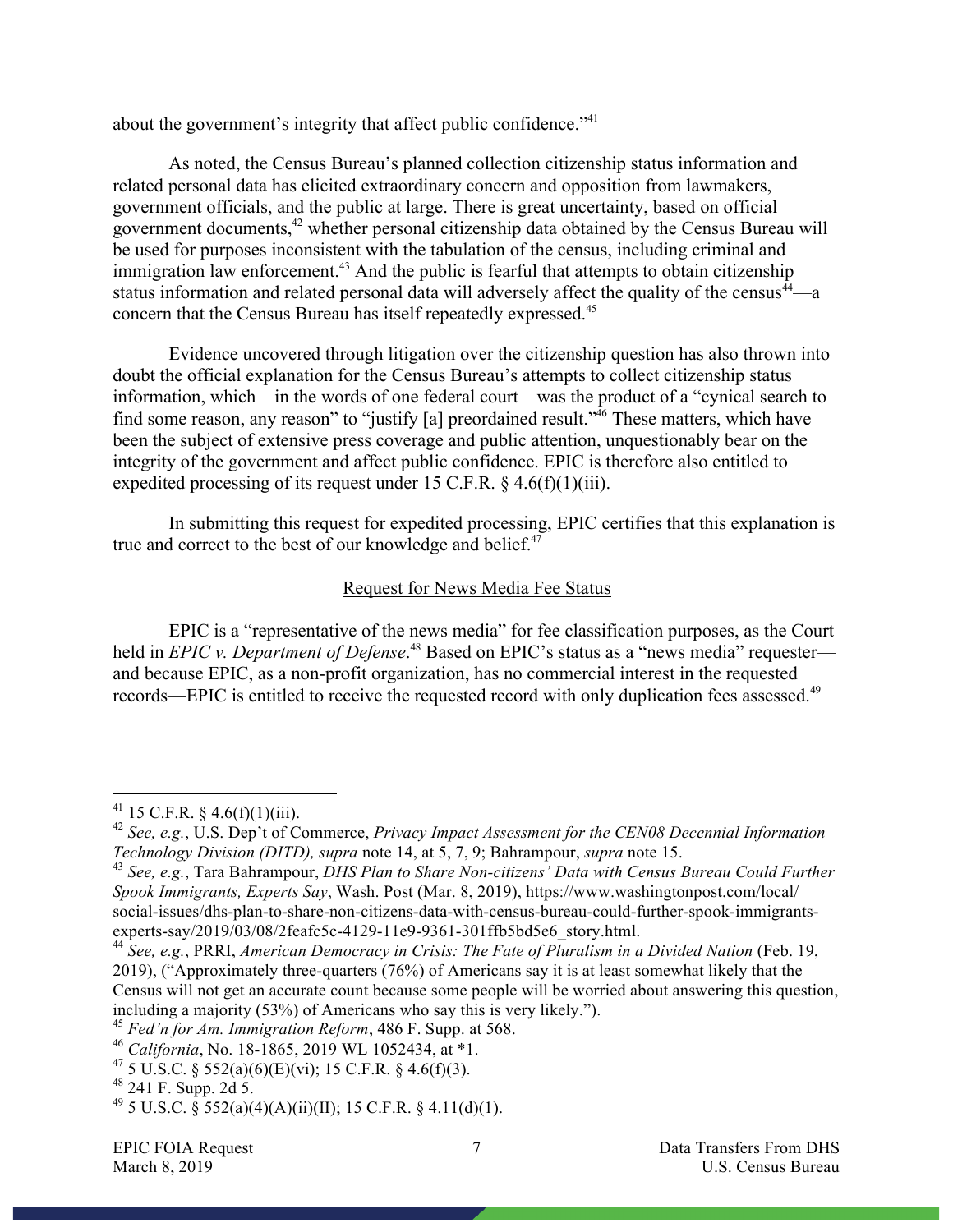## Request for Fee Waiver

Any duplication fees should be waived because "[d]isclosure of the requested information is in the public interest because it is likely to contribute significantly to public understanding of the operations or activities of the government" and because "[d]isclosure of the information is not primarily in the commercial interest of" EPIC.<sup>50</sup>

The Census Bureau evaluates four factors to determine whether the "public interest" condition is met: (i) the "subject of the requested records must concern identifiable operations or activities of the Federal Government,"; (ii) "[t]he disclosable portions of the requested records must be meaningfully informative about Government operations or activities"; (iii) disclosure "must contribute to the understanding of a reasonably broad audience of persons interested in the subject"; and (iv) "[t]he public's understanding of the subject in question prior to the disclosure must be significantly enhanced by the disclosure."51 EPIC's request satisfies all four factors.

First, the requested records clearly "concern identifiable operations or activities of the Federal Government,"<sup>52</sup> namely: (1) the Census Bureau's acquisition of citizenship status information and other highly sensitive personal data from USCIS, OIS, and CBP; (2) the transfer of such data by DHS to the Census Bureau; (3) the agreements between the Census Bureau and DHS to transfer such data; and (4) the Census Bureau's assessment of, or failure to assess, the privacy risks posed by the transfer of such data.

Second, disclosure of the requested records is "'likely to contribute' to an increased public understanding of [those] operations or activities."53 Disclosure would be "meaningfully informative about Government operations or activities"54 because—apart from a brief Census Bureau statement and a handful of press accounts based on nonpublic records—little is known about the planned transfers of sensitive personal data from the DHS to the Census Bureau. For example, it is unknown which databases DHS would draw personal data from, what limitations will be placed on the Census Bureau's use of information obtained from DHS, and whether appropriate privacy safeguards are in place for such transfers of data.

Third, disclosure will "contribute to the understanding of a reasonably broad audience of persons interested in the subject," because the Bureau must "presume[] that a representative of the news media," such as EPIC, "satisfies this consideration."55 The requested records will reach a large audience through EPIC's widely read website, https://epic.org, where EPIC routinely posts and interprets privacy-related government documents obtained under the FOIA. EPIC's FOIA work is also frequently covered through major media outlets.<sup>56</sup>

Fourth, "[t]he public's understanding of the subject in question prior to the disclosure

<sup>54</sup> *Id.*

EPIC FOIA Request 8 8 Data Transfers From DHS March 8, 2019 U.S. Census Bureau U.S. Census Bureau

 <sup>50</sup> <sup>15</sup> C.F.R. § 4.11(l)(1)(i)–(ii); *see also* 5 U.S.C. § 552(a)(4)(A)(iii).

 $51$  15 C.F.R. § 4.11(1)(2).

 $52$  *Id.* § 4.11(l)(2)(i).

 $^{53}$  *Id.* § 4.11(l)(2)(ii).

 $55$  *Id.* § 4.11(1)(2)(iii).

<sup>56</sup> *See* EPIC, *EPIC in the News*, https://epic.org/news/epic\_in\_news.php/.